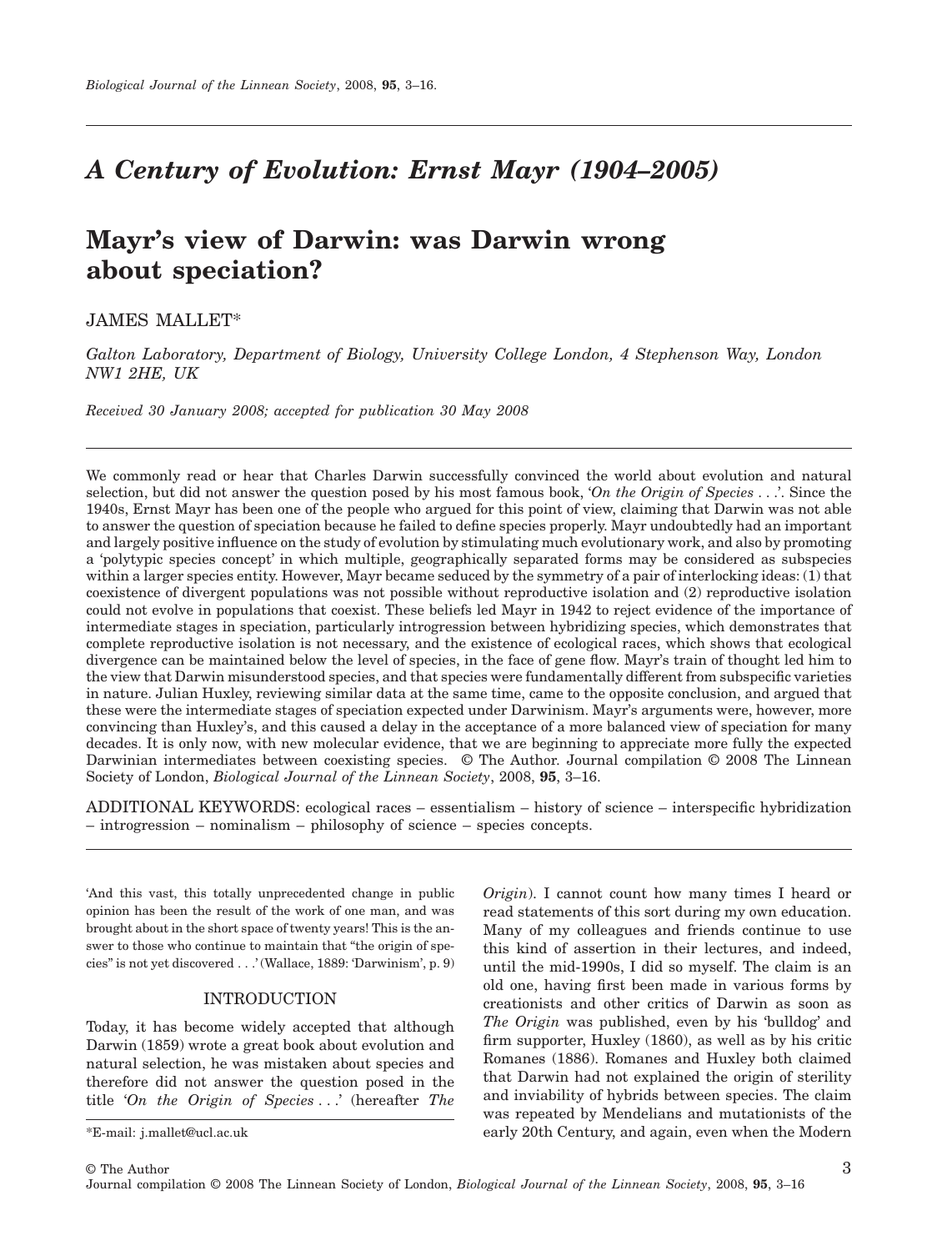Synthesis of genetics and Darwinian evolution had been largely reconciled, the idea was revived by Goldschmidt (1940), who believed that species originated by major 'systemic mutations' or chromosome rearrangements leading to major developmental changes. Goldschmidt claimed that these macro-mutations were unrelated to the minor genic changes found in typical populations, although he did argue that some such macro-mutations could also be important in intraspecific evolution when shifts in developmental systems were involved, such as in butterfly mimicry (Goldschmidt, 1945). Finally, the claim was again reiterated for still other reasons, discussed below, during the late Modern Synthesis, as exemplified by Mayr (1942).

One reason for the popularity of the claim that Darwin was mistaken is undoubtedly that it is a beautiful paradox: Darwin discovered the basis of evolution by natural selection, but he could not apply it himself to the origins of species, his major focus of interest; Darwin convinced the world of evolution, but failed to explain the title of his own book. It is a wonderful 'factoid', a 'sound-bite' which has been used as an *aide-memoire* by generations of lecturers, textbook writers, and students. But is it really true?

I believe it is worth revisiting and critically evaluating the argument that Darwin was mistaken, and especially Ernst Mayr's role in this claim. It is the modern version of the claim that is so widely believed, and through his influence on the development of theories of speciation, Mayr has been perhaps its most influential proponent. What exactly is the nature of the claim about Darwin's mistaken ideas made by Mayr and others subsequently? What did Darwin actually say on the matter? What does today's knowledge of evolutionary genetics and speciation tell us, and are the claims of Darwin's mistakenness unfounded, based on today's understanding about evolution? I believe, and will try to demonstrate here, that Darwin's own arguments have been largely misunderstood from the Modern Synthesis onwards, in part because few evolutionary biologists today read his book carefully, and in part because those who do so misunderstand the nature of the arguments by attempting to interpret Darwin's writings in the light of today's viewpoints and species definitions.

There is always a danger, of course, of setting Darwin on a pedestal. When I suggested to a colleague that his writings had misrepresented Darwin's views, he replied 'Sometimes I think that Darwin, at least on speciation, is like the Bible: one can buttress any view by choosing the right quotations'. I hope I avoid this problem, and I do not believe I have had to scour *The Origin* to find shreds of textual evidence that can be used to support an extreme and unlikely argument. Darwin clearly had many imperfections. One of these is that his writing style was suitable mainly for upper middle class readers in the mid 19th Century, who had plenty of leisure, servants, and long evenings lacking distractions of television, radio, or internet. Although a book of 490 pages, *The Origin* was intended as a mere abstract for a much longer work. Even so, this abstract is famously 'one long argument' that is both complex and discursive by today's standards, and also by the standards of the war-torn 1940s during the time that Mayr was writing. Another obvious imperfection is that Darwin did not know any of the genetics or evolutionary theory needed to gain today's full understanding of speciation. His ideas about blending inheritance were simply wrong. He was also wrong to believe in the inheritance of acquired characters (one aspect of 'Lamarckian' evolution), mainly because he was too credulous of the supposedly reliable evidence his animal and plant breeder correspondents had provided.

In spite of these deficiencies, it is remarkable how broadly acceptable many of Darwin's deductions and views about speciation are turning out to be, in view of today's knowledge about genetics, evolution, and ecology. I believe it is possible to discern a return to a more Darwinian viewpoint on speciation, after a period of approximately 40–50 years in which speciation was dominated by certain views of Mayr and his followers (Mallet, 2001b, 2005b). Herein, I argue that Mayr's influence was beneficial for systematics and for the promotion of the study of evolution and speciation in general, but also at the same time blocked adoption of a Darwinian view of species and speciation, a block which we are beginning to remove only today. I shall attempt to show that much evidence in favour of the Darwinian view was known to Darwin and used by him, and that even more was known by the time of Mayr. Therefore, Mayr could have played a very different role by integrating natural history and systematics more closely with genetics and Darwinism, rather than creating an artificial division and claiming that modern knowledge about evolution disproved Darwin's views about species.

## WHAT DARWIN ACTUALLY SAID (AND MEANT)

Darwin's 'one long argument' is complex, defended with abundant empirical evidence, as well as verbal theory and thought experiments, and it runs throughout *The Origin*. It consists of long, complex sentences, embedded in long paragraphs, within long chapters that each form a key component of the overall argument. It is therefore extremely hard to summarize what Darwin was trying to say without paraphrasing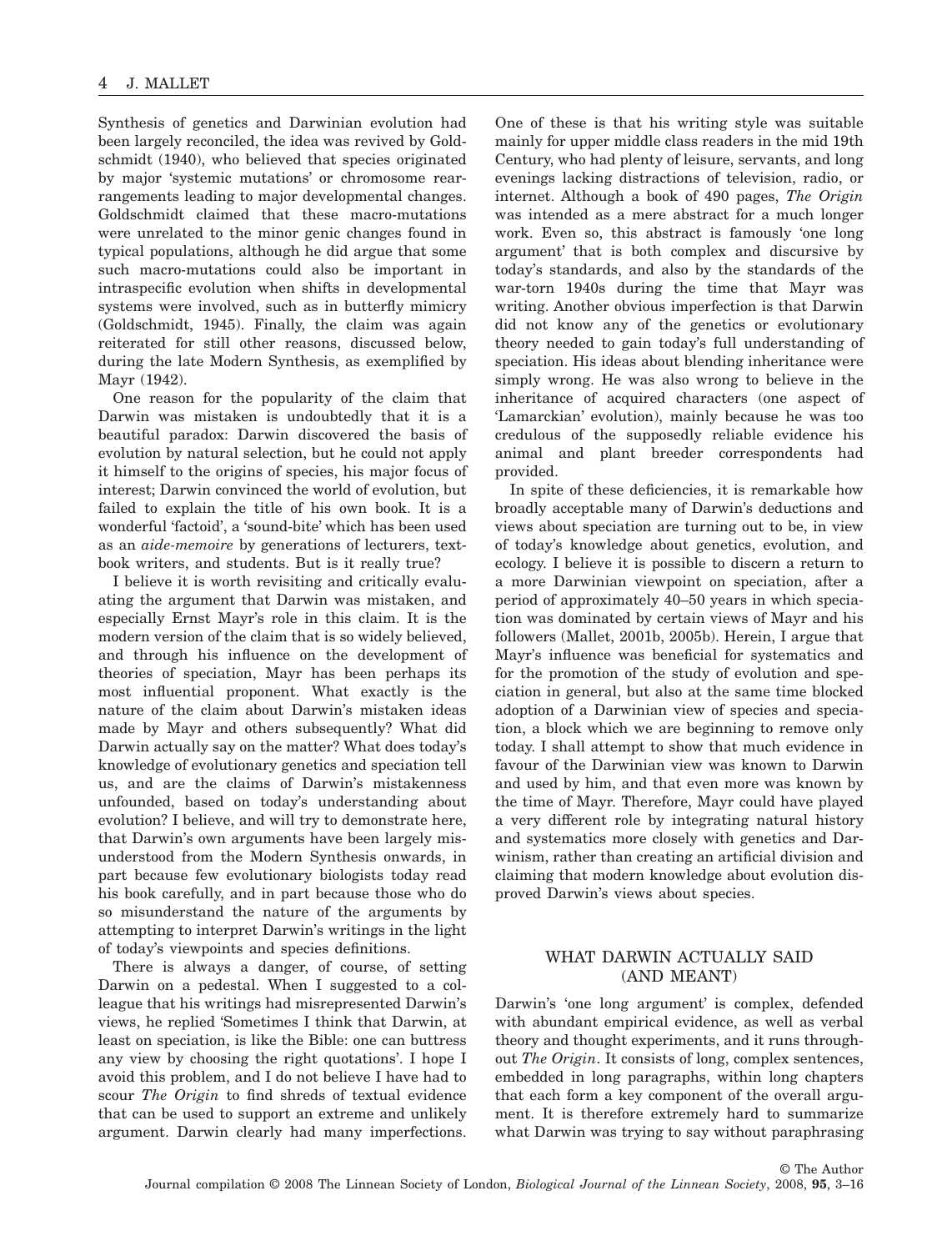the argument almost beyond recognition, within a short article as the present one. Others have attempted to use short quotations, often parts of sentences, which I shall show can obscure and even completely reverse the overall meaning Darwin intended. One might almost believe that Mayr deliberately selected unfair Darwinian text about species (e.g. in Mayr, 1982; and see below) in order to make out that Darwin was wrong-headed. But I do not accept this; if Mayr had been thinking of deliberately obfuscating Darwin's thoughts, he must also have known that he could not have got away with it. We would only have to read Darwin ourselves, and he would have been found out. Instead, I think Mayr took from Darwin's book what he genuinely thought he had read in it. I think he probably just copied out fragments of sentences or paragraphs for brevity, and then did not often check back to the original text to make sure he had not misconstrued Darwin's precise meaning. Having formed a very different interpretation of species from Darwin's, indeed one which has now become the standard today, Mayr found it hard to see the logic in these fragmentary statements about species and speciation. Although I cannot lay out Darwin's whole argument, I here attempt to avoid the problem of short quotations by quoting extensive passages from the first edition of *The Origin*. These are more extended sections of text than used by Mayr, and are those that I consider especially relevant to the argument that Darwin was confused about or did not properly deal with species and speciation.

## DARWIN ON ARTIFICIAL SELECTION AND THE NATURE OF SPECIES

In Chapter I, 'Variation under Domestication', after a brief introduction explaining the history and background of evolutionary ideas, and also the scope of the book, Darwin introduces the ideas of variability within species, and of artificial selection. A major argument in this chapter is that breeds of domesticated animals are much more divergent in form than varieties of the same species in nature, and often more divergent even than separate species in nature. Darwin is not just making an argument that animal and plant breeds are similar to species, and that artificial selection by humans is analogous to natural selection; he is making a much more radical argument: that domesticated animal and plant breeds *are* in a sense separate species.

Of course, pigeon breeds such as pouters and tumblers are not reproductively isolated in the classical sense, but Darwin clearly rejects hybrid sterility and inviability as a useful species definition in the chapter on 'Hybridism' (see below). The different breeds of pigeons, dogs, or sheep remain separate because they have adapted to different ecological niches, niches which are determined by their symbiosis with humans. Their divergence into these separate niches, and their ability to maintain themselves distinct is of course due to human-aided selective breeding, but this is in practice the same as the way in which natural selection for nonhuman ecological niches can keep species separate in nature. The only difference is that the ecological niches of domesticated breeds depend on human preferences or uses, rather than on survival or ability to reproduce in natural environments. Today, we are entrained by our education, due in no small part to Mayr's own influence, to place species in nature on the one hand, and breeds of domesticated animals on the other, in separate mental boxes. We can no longer appreciate the radical vision that Darwin was outlining. In particular, we think of natural selection (and artificial selection) as an essentially within-species process that affects the whole population identically, rather than as a process which may include divergent selection into separate niches. For me, it still took several years after my initial conversion before I really understood the full power of the uniformitatian, Darwinian view of the nature of species. A simple question from an undergraduate after a lecture on species and speciation finally made the penny drop. She asked: 'if what you say about species is true, why aren't breeds of dogs considered separate species as well?' When I recovered from the question, I had to reply that breeds of dogs were indeed exactly what Darwin, and indeed I, in my lecture, had meant by separate species.

The argument then moves on to Chapter II, 'Variation in Nature'. At this point, Darwin raises the problem of a species definition, and it is his solution here that has led so many to criticise him since, and often to argue that his book was not really about speciation at all. Darwin came from a world where most people believed that species were separate, created kinds, each with a 'true' Aristotelian essence. At that time, educated and literary people in Europe had classical educations that would have encompassed Latin and Greek, and Ancient philosophy including arch-essentialists such as Aristotle and Plato. Consciously, or unconsciously, pre-Darwinian thinkers applied the essentialist terms 'genus' and 'species' to taxonomic categories in biology, as well as in other philosophical activities. Varieties within each species, on the other hand, were simply the imperfect expression of the species essence. Darwin had to overturn this view, because in any theory of evolution, varieties must evolve into species, and probably do so gradually, which means that species and varieties must be very much the same kind of thing: the boundary should be a continuum, and a clear definition of species can no longer be made. To make the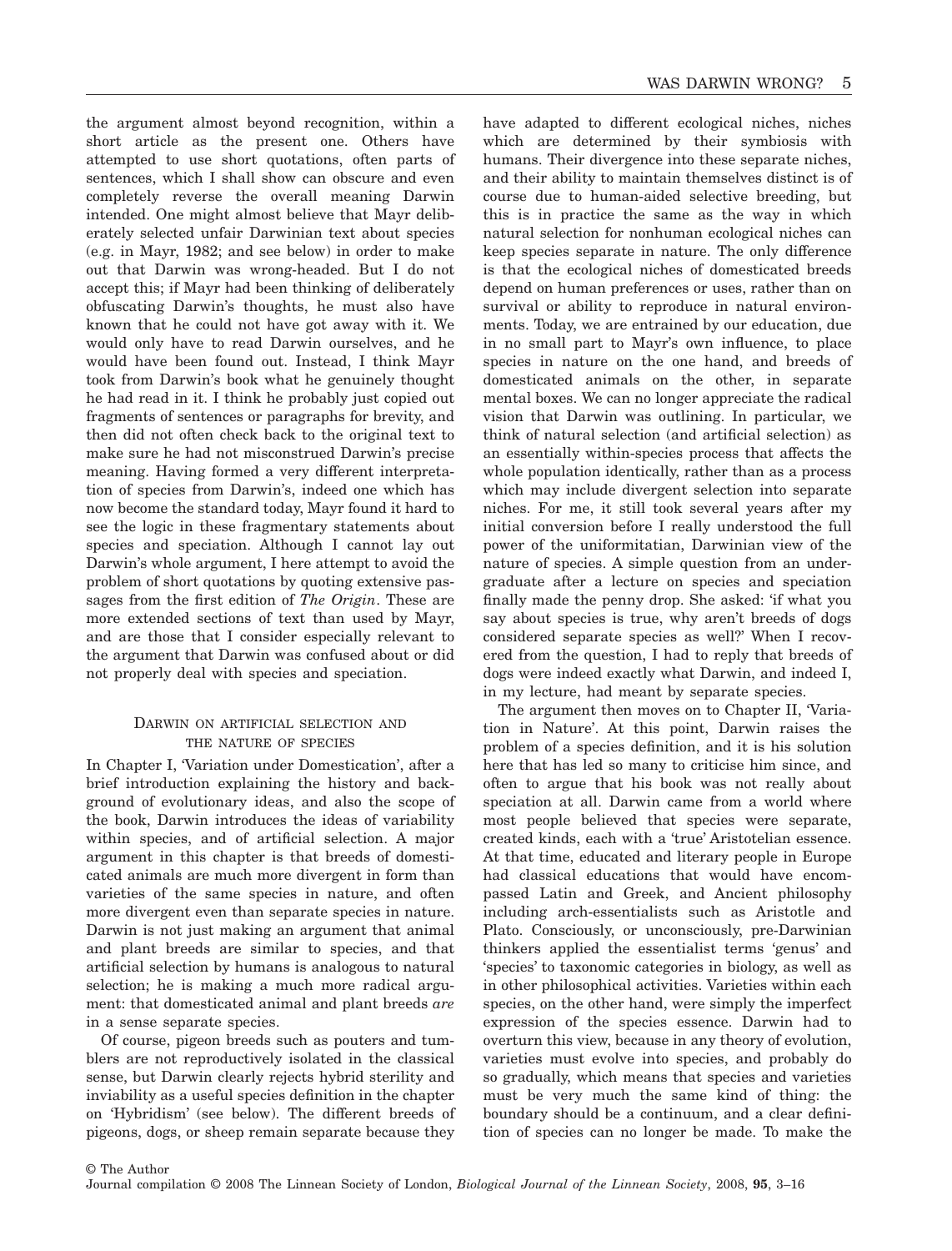argument for evolution, Darwin had to steer a fine line to show not only that species lacked an unchanging essence or, equivalently, hard-and-fast criteria for the species rank, but also that the term 'species' still meant something in the new, evolutionary sense needed to discuss their evolution.

The problem that leads to the Darwin's mistakenness claim is that many people, even today, and even some philosophers of science, feel that we need strict definitions for science to advance. You, the reader, may agree with the idea that strict definitions in science are necessary to make progress. I am not trying to say that this is in some way completely wrong (even though I do not personally believe it), but I do want to sow the seeds of doubt in your mind, and to point out that the idea that science does not require watertight definitions is a perfectly respectable viewpoint. Philosophers who write now about species often disagree, but many are rather negative about the need for hard-and-fast definitions (Wilson, 1999). We can find examples even at around the time of Mayr's first book (Popper, 1945: 19):

'In science, we take care that the statements we make should never depend on the meaning of our terms. Even where the terms are defined, we never try to derive any information from the definition, or to base any argument upon it.... This is how we avoid quarrelling about words. The view that the precision of science and of scientific language depends on the precision of its terms is certainly very plausible, but it is none the less, I believe, a mere prejudice . . .'

The reason that definitions are relatively unimportant, Popper explains, is that scientific theories do not flow from concepts and definitions, as might naively be believed. Instead, completely new definitions and concepts flow from scientific theories. Definitions and concepts should be made the servants of the theories and facts; otherwise, one risks impoverishing and restricting scientific progress by a too-restrictive definition. This was exactly the problem Darwin encountered with species; the facts told him that something was wrong with a non-evolutionary theory of life, he developed a theory of evolution to explain those facts, and so had to change the definition of species to fit the new theory. He could not have developed the same theories with the rigid, creationist definition used hitherto.

Having painted the backdrop, what was Darwin's new view of species, and was it coherent and fit for purpose? He made the argument that more or less everyone knew what a species was, namely that they were divergent forms between which one found morphological gaps in nature; members of the same species, in contrast, were connected by intermediates. However, with this definition, there were always going to be difficulties in deciding whether particular forms were species or varieties:

'Practically, when a naturalist can unite two forms together by others having intermediate characters, he treats the one as a variety of the other, ranking the most common, but sometimes the one first described, as the species, and the other as the variety. But cases of great difficulty, which I will not here enumerate, sometimes occur in deciding whether or not to rank one form as a variety of another . . . Hence, in determining whether a form should be ranked as a species or a variety, the opinion of naturalists having sound judgement and wide experience seems the only guide to follow.' (p. 47, in Chapter II, 'Variation under Nature')

Mayr (1982: 267) cites this section, but omits the entire passage, up to and including 'Hence', starting it 'In determining . . .'. By getting rid of the morphological gaps argument, Mayr changes the apparent intent of the above section from a carefully reasoned discussion into an apparently completely arbitrary species concept depending on experts.

To avoid promulgating the idea that evolutionary species are going to be clearly demarcated by a new, hard and fast definition, Darwin argues that he is what Popper and others today call a 'nominalist'.

'. . . it will be seen that I look upon the term species, as one arbitrarily given for the sake of convenience to a set of individuals closely resembling each other, and that it does not essentially differ from the term variety, which is given to less distinct and more fluctuating forms.' (p. 52)

Species are distinct; varieties are not; but species and varieties are nonetheless very much the same kinds of things. One may not agree with Darwin's definitions, but he has, it seems to me, defined clearly what he is going to discuss.

Darwin then shows that there is a correlation among genera between the numbers of varieties within species and species diversity within that genus. Here is evidence for his belief that species within genera and varieties within species obey the same laws, and are the same kinds of things, adding further support that his nominalist view of species and varieties makes sense.

'Similarly, if species are only strongly-marked or well-defined varieties, we expect that species of larger genera should have greater intraspecific variability. This is not expected if each species is a special act of creation....I have tested this using plants of 12 countries, and Coleoptera of two districts. Invariably, a larger proportion of the species in larger genera present varieties, and there are a larger number of varieties per species on average, than do the species in smaller genera.' (p. 55)

Darwin then sums up his definition of species. Varieties are the same kinds of things as species,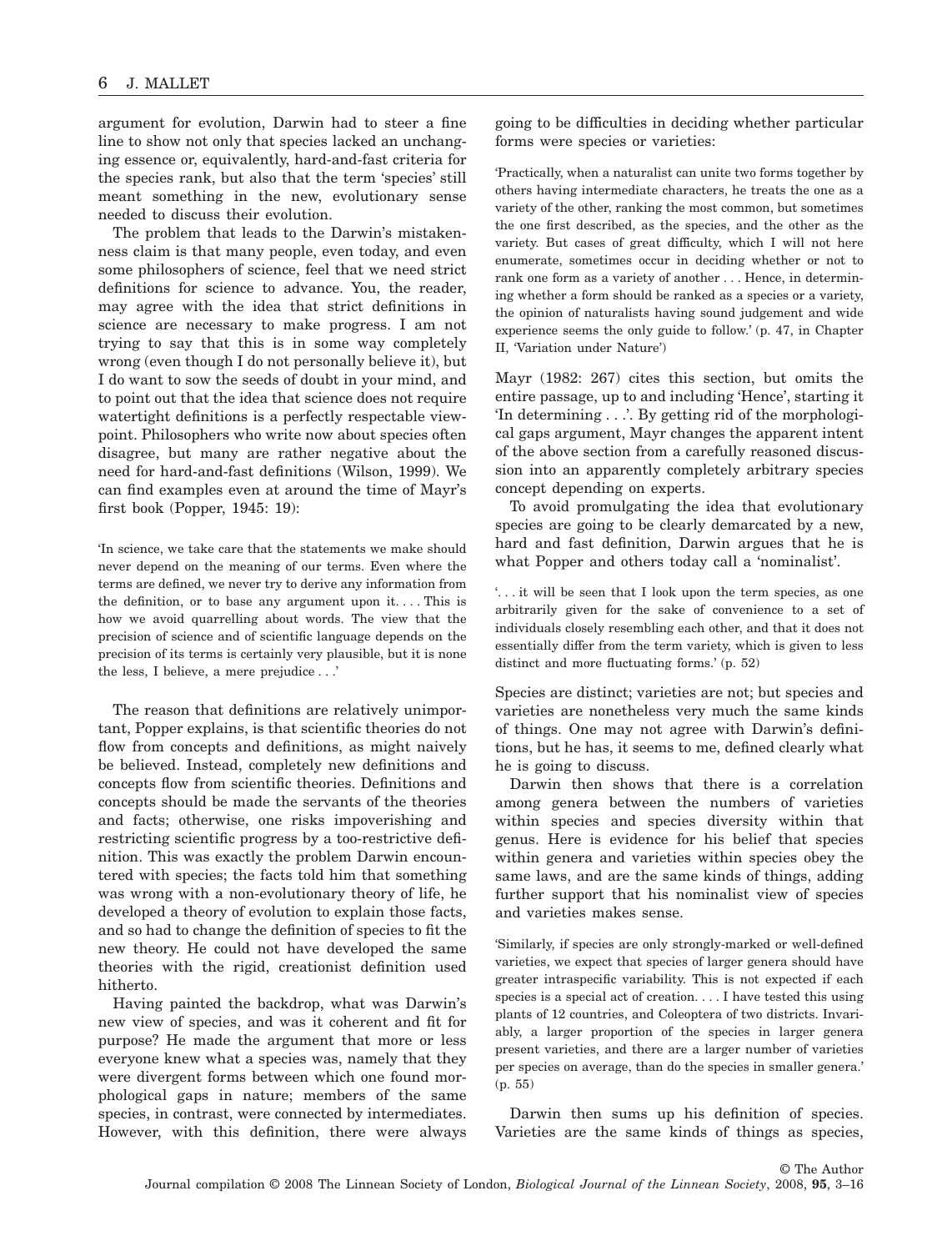except (1) that varieties have intermediate linking forms, whereas species do not and (2) that even if there are not linking forms or hybrids, many people are going to be very resistant to calling two forms separate species, unless they show at least some major diagnostic differences.

'Finally, then, varieties have the same general characters as species, for they cannot be distinguished from species, – except, firstly, by the discovery of intermediate linking forms, and the occurrence of such links cannot affect the actual characters of the forms which they connect; and except, secondly, by a certain amount of difference, for two forms, if differing very little, are generally ranked as varieties, notwithstanding that intermediate linking forms have not been discovered; but the amount of difference considered necessary to give to two forms the rank of species is quite indefinite.' (pp. 58–59)

Here again, Mayr only partially quotes Darwin and in doing so changes the apparent intent. Mayr (1982) quotes the first clause of this sentence as 'Varieties have the same general characters as species, for they cannot be distinguished from species'. By missing out the ', – except, firstly,  $\ldots$ ; and 'except, secondly,  $\ldots$ ', Mayr again almost completely reverses the sense of Darwin's intended message. Darwin is not saying species are the same as varieties at all, he is merely saying that they are on the same continuum, but that they differ only quantitatively.

## THE SUPPOSED NEED FOR GEOGRAPHIC ISOLATION IN SPECIES FORMATION

How do species arise? One obvious idea is that species diverge because of geographic isolation or lack of contact (allopatry). Contact (sympatry) would lead (in Darwin's view, as well as today's view informed by genetics) to obliteration of differences, and could therefore impede speciation. Darwin uses the term 'isolation' to mean geographic isolation in today's terminology.

'Isolation, also, is an important element in the process of natural selection. In a confined or isolated area . . . natural selection will tend to modify all the individuals of a varying species throughout the area in the same manner in relation to the same conditions. Intercrosses also, with the individuals of the same species, which otherwise would have inhabited the surrounding and differently circumstanced districts, will be prevented. But isolation probably acts more efficiently in checking the immigration of better adapted organisms, after any physical change, such as of climate or elevation of the land, &c; and thus new places in the natural economy of the country are left open for the old inhabitants to struggle for, and become adapted to, through modification in their structure and constitution. Lastly, isolation, by checking immigration and consequently competition, will give time for any new variety to be slowly improved; and this may sometimes be of importance in the production of new species.' (pp. 104–106)

However, geographic isolation has a downside:

'If, however, an isolated area be very small, either from being surrounded by barriers, or from having very peculiar physical conditions, the total number of the individuals supported on it will necessarily be very small; and fewness of individuals will greatly retard the production of new species through natural selection, by decreasing the chance of the appearance of favourable mutations.'

Isolation may be important, but in large continental areas where there are large populations, more variation will arise via mutation. The more extensive biotic interactions, particularly competition, in such areas, will provide a better testing ground leading to greater improvement and potential for divergence, and faster evolution, and will ultimately lead to lineages that are more successful.

'Although I do not doubt that isolation is of considerable importance in the production of new species, on the whole I am inclined to believe that largeness of area is of more importance, more especially in the production of new species, which will prove capable of enduring for a long period, and of spreading widely. Throughout, a great and open area, not only will there be a better chance of favourable variations arising from the large number of individuals of the same species there supported, but the conditions of life are infinitely complex from the large number of already existing species; and if some of these many species become modified and improved, others will have to be improved in a corresponding degree or they will be exterminated. . . . the course of modification will generally have been rapid on large areas; and what is more important, that the new forms produced on large areas, which already have been victorious over many competitors, will be those that will spread most widely, will give rise to most varieties and species, and will thus play an important part in the changing history of the organic world.'

This seems to me a balanced argument about the role of geographic isolation in speciation, which incorporates an extraordinary understanding of the relevant information, based on Darwin's own travels on 'The Beagle', as well as his reading. It almost could have been written today. The breadth of topics and knowledge covered here is extraordinary, and include island biogeography (the Galapagos, and Galapagos finches must surely be at the back of his mind here (Sulloway, 1979), knowledge of species diversity on islands versus mainlands (the Galapagos and South America, for example), and invasion biology of continental species on islands.

## DARWIN'S MECHANISM OF SPECIATION: THE PRINCIPLE OF DIVERGENCE

But what actually causes speciation? According to Darwin's earlier definition of species, speciation is the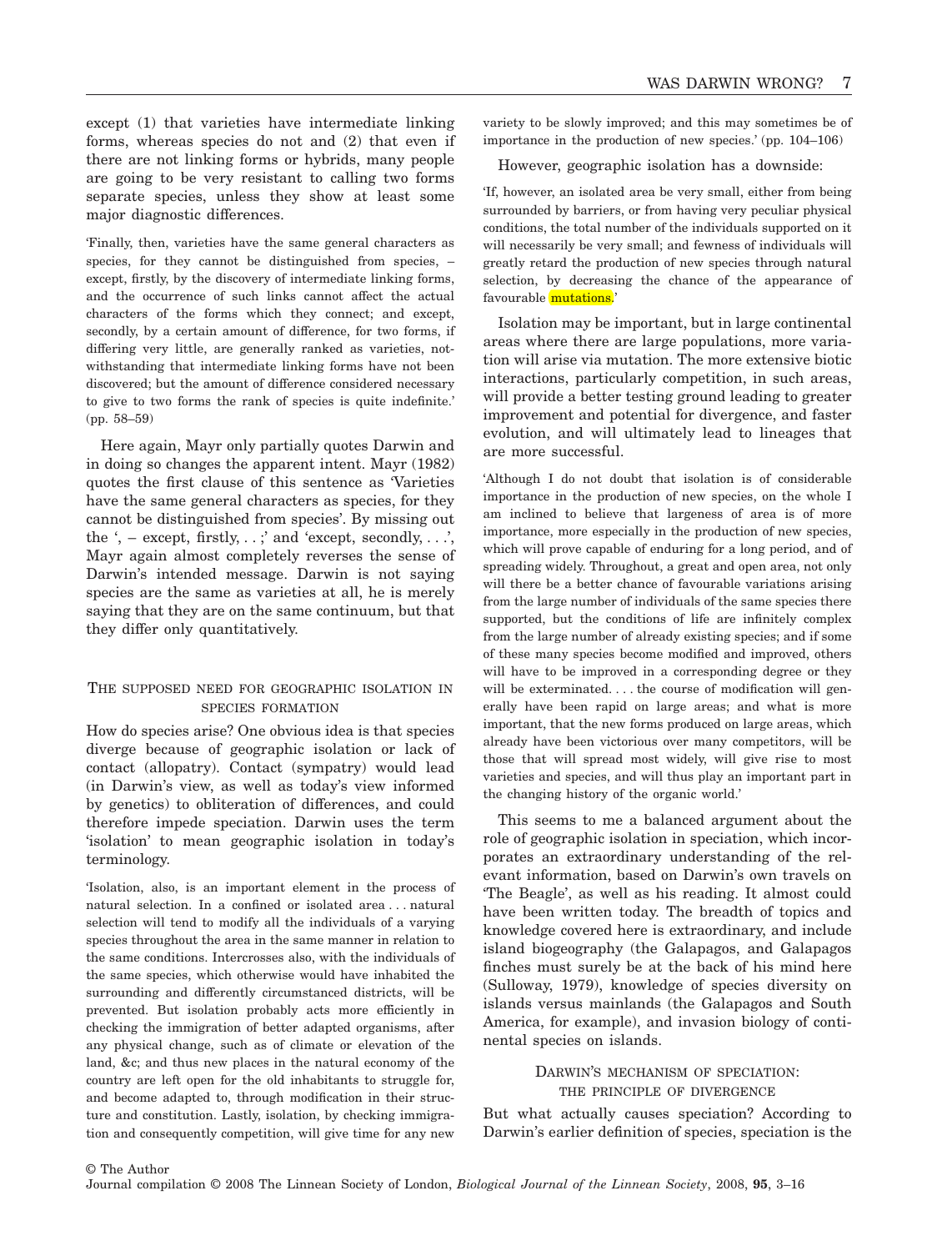production of divergent forms that lack intermediates. In Darwin's view, the causes of speciation are a combination of two principles: the principle of divergence, and the principle of extinction (Kohn, 2008).

'How do the lesser differences between varieties evolve into the greater differences between species? Firstly, mere chance may allow some divergence, but this seems unlikely to account for such a habitual and large amount of difference.' (p. 111, para 1)

Although Darwin did not know about genetic drift, he seems to have intuited it, presumably from information which suggested that not all differences between populations made adaptive sense.

A more important cause of speciation is, in Darwin's view, competition leading to divergent natural selection, for which artificial selection by humans on domestic animals is a useful and relatively uncontroversial analogue.

'Again, we may suppose that at an early period one man preferred swifter horses; another stronger and more bulky horses. The early differences would be very slight; in the course of time, from the continued selection of swifter horses by some breeders, and of stronger ones by others, the differences would become greater, and would be noted as forming two sub-breeds; finally, after the lapse of centuries, the subbreeds would become converted into two well-established and distinct breeds. As the differences slowly become greater, the inferior animals with intermediate characters, being neither very swift nor very strong, will have been neglected, and will have tended to disappear. Here, then, we see in man's productions the action of what may be called the principle of divergence, causing differences, at first barely appreciable, steadily to increase, and the breeds to diverge in character both from each other and from their common parent.'

'But how, it may be asked, can any analogous principle apply in nature? I believe it can and does apply most efficiently, from the simple circumstance that the more diversified the descendants from any one species become in structure, constitution, and habits, by so much will they be better enabled to seize on many and widely diversified places in the polity of nature, and so be enabled to increase in numbers.' . . . 'We can clearly see this in the case of animals with simple habits. Take the case of a carnivorous quadruped, of which the number that can be supported in any country has long ago arrived at its full average. If its natural powers of increase be allowed to act, it can succeed in increasing (the country not undergoing any change in its conditions) only by its varying descendants seizing on places at present occupied by other animals.' (p. 112, para 2)

Of course, this principle of divergence applies as much to plants as to animals:

'It has been experimentally proved, that if a plot of ground be sown with several distinct genera of grasses, a greater number of plants and a greater weight of dry herbage can thus be raised. The same has been found to hold good when first one

variety and then several mixed varieties of wheat have been sown on equal spaces of ground.'

'The truth of the principle, that the greatest amount of life can be supported by great diversification of structure, is seen under many natural circumstances. . . . For instance, I found that a piece of turf, three feet by four in size, which had been exposed for many years to exactly the same conditions, supported twenty species of plants, and these belonged to eighteen genera and to eight orders, which shows how much these plants differed from each other.' (p. 114, para 1)

It is possible to interpret Darwin's principle of divergence as an argument for sympatric speciation (Kohn, 2008), as Mayr and others have done. But the argument for and against geographic isolation has been dealt with earlier in *The Origin*. Perhaps Darwin was not entirely clear, but I think it fairly self-evident that he was here discussing the ecology of available niches for populations that have already become somewhat divergent, rather than arguing that the whole process of speciation is necessarily sympatric. Having diverged, these forms would not go extinct because they could 'seize on many and widely diversified places in the polity of nature'. Darwin did not clearly specify a proximate cause for the initial divergence, but was arguing that, however divergence came about, it could be stabilized in separate niches, and that this would lead to an increase of surviving divergent forms. The ultimate cause of diversity was that only diverse forms can coexist. The argument about multiple species having greater productivity than a single species is, it seems to me, prescient: in the 1970s and 1980s, ecologists began to realize that high productivity was associated with diversity of compatible species in both natural and agricultural systems (Vandermeer, 1981). More recent studies have shown similar productivity gains in higher diversity ecosystems (Tilman *et al.*, 2002).

'The accompanying diagram will aid us in understanding this rather perplexing subject'. This famous tree diagram, inserted between pp. 116–117, is the only figure in 'T*he Origin*.' In Darwin's view, the figure was not so important as a phylogenetic theory of evolution, as some have suggested, but as an explanation of how gaps in the distribution of phenotypes appeared as a result of the principles of divergence and extinction. The section describing the figure is 3000 words long, explaining in detail how divergence might come about, and how each particular node and branch had parallels in the origins and extinctions of real varieties, species, genera and families.

#### WHY DO WE NOT SEE MORE INTERMEDIATES?

In Chapter VI, 'Difficulties on Theory', Darwin attempts to answer doubts that he expects his readers will have about the continuous nature of evolution.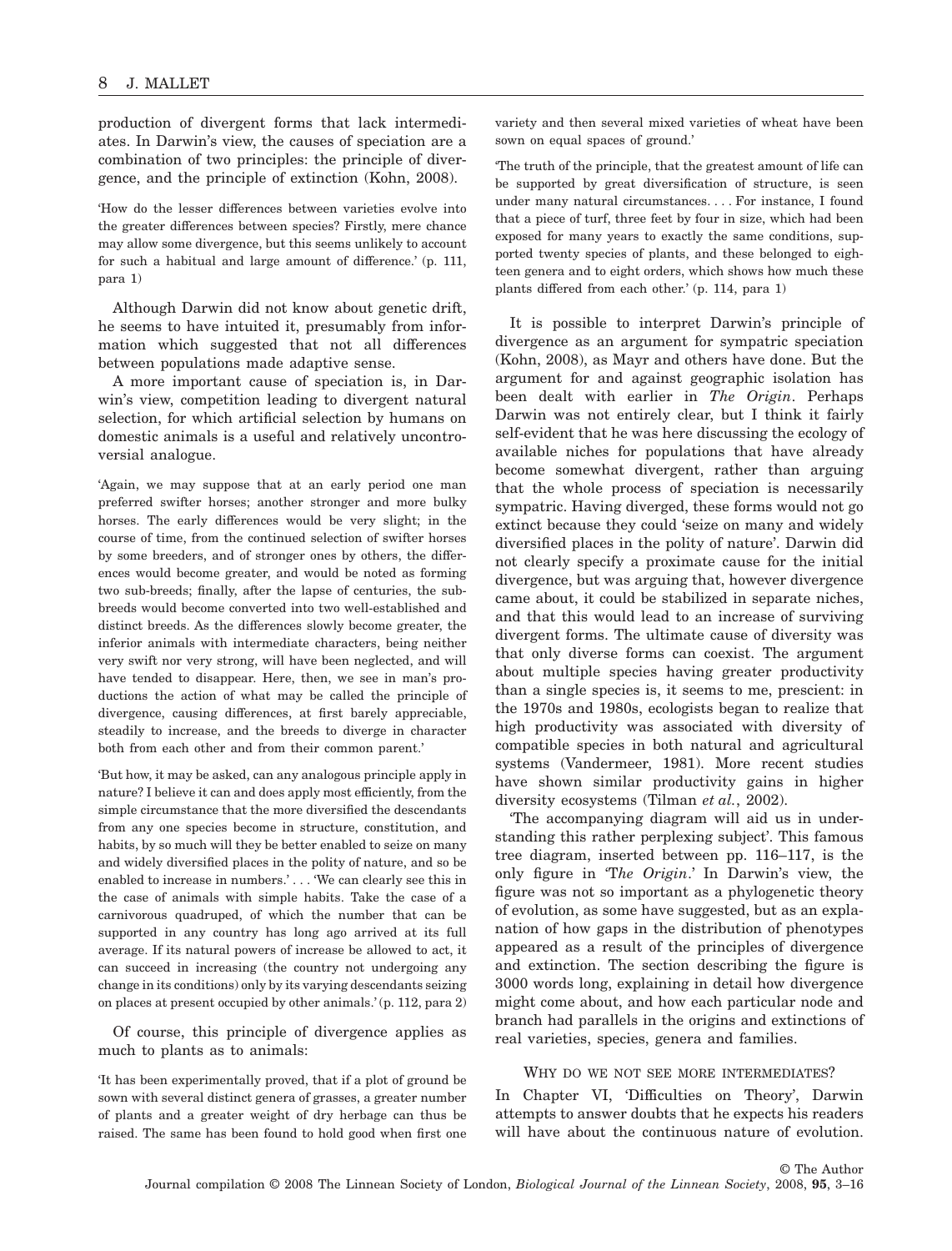For example, if evolution is a continuous process, why do we not see more intermediates between species? His answer is that the evolutionary process quickly obliterates the intermediates (his principle of extinction) and become distinct in nature:

'To sum up, I believe that species come to be tolerably welldefined objects, and do not at any one period present an inextricable chaos of varying and intermediate links: firstly, because new varieties are very slowly formed, for variation is a very slow process, and natural selection can do nothing until favourable variations chance to occur, and until a place in the natural polity of the country can be better filled by some modification of some one or more of its inhabitants. . . .'

'Secondly, areas now continuous must often have existed within the recent period in isolated portions, in which many forms . . . may have separately been rendered sufficiently distinct to rank as representative species. In this case, intermediate varieties . . . must formerly have existed in each broken portion of the land, but these links will have been supplanted and exterminated during the process of natural selection, so that they will no longer exist in a living state.'

'Thirdly, when two or more varieties have been formed in different portions of a strictly continuous area, intermediate varieties will, it is probable, at first have been formed in the intermediate zones, but they will generally have had a short duration.'

Finally, a key passage suggesting how the early stages of speciation should appear, and why the process eventually leads to distinct, and discrete species:

'Lastly, looking not to any one time, but to all time, if my theory be true, numberless intermediate varieties, linking most closely all the species of the same group together, must assuredly have existed; but the very process of natural selection constantly tends . . . to exterminate the parent-forms and the intermediate links.' (p. 179)

#### HYBRID STERILITY AND THE NATURE OF SPECIES

Chapter VIII, on 'Hybridism', is often misunderstood. This is the chapter that deals with an important and hitherto unexplained characteristic of species, that hybrids between them are often sterile or inviable. Darwin argues this is an important and common characteristic of species, but also that it is neither a necessary nor a sufficient condition for the origin and maintenance of separate species.

'Pure species have of course their organs of reproduction in a perfect condition, yet when intercrossed they produce either few or no offspring. Hybrids, on the other hand have their reproductive organs functionally impotent, . . . The fertility of varieties, that is of the forms known or believed to have descended from common parents, when intercrossed, and likewise the fertility of their mongrel offspring, is, on my theory, of equal importance with the sterility of species; for it seems to make a broad and clear distinction between varieties and species.' (p. 246)

Disagreement between experts is good reason to doubt the universality of a sterility criterion for species, but another argument is that there is evidence of hybrid sterility among populations of the same species, and evidence of gene flow among populations of different species:

'. . . for all practical purposes it is most difficult to say where perfect fertility ends and sterility begins. I think no better evidence of this can be required than that the two most experienced observers who have ever lived, namely, Kölreuter and Gärtner, should have arrived at diametrically opposite conclusions in regard to the very same species.' (p. 248)

'I have as yet spoken as if the varieties of the same species were invariably fertile when intercrossed. But it seems to me impossible to resist the evidence of a certain amount of sterility in the few following cases, which I will briefly abstract. The evidence is at least as good as that from which we believe in the sterility of a multitude of species.' (p. 269)

'Finally, then, the facts briefly given in this chapter do not seem to me opposed to, but even rather to support the view, that there is no fundamental distinction between species and varieties.' (p. 278; final summary of the chapter on hybridism)

Thus it is clear that Darwin carefully considered a species definition that depended on reproductive isolation, but rejected it on the basis of his knowledge of empirical evidence on 'post-mating' isolation. Reproductive isolation is certainly a characteristic of species, and indeed an important one, but it is not an infallible one. Darwin did not present a parallel argument against 'pre-mating' or 'behavioural' isolation (as it was later termed by Theodosius Dobzhansky and Ernst Mayr), that is, assortative mating, as defining characteristics of species. This was left to Wallace (1889: 152–186) to clarify after Darwin's death. However, as the inventor of the theory of sexual selection (in Chapter IV, 'Natural Selection; or the Survival of the Fittest'), one imagines that Darwin would quickly dismiss any idea that there was a special kind of assortative mating found only between species, and which therefore formed any part of a useful definition of species.

One might disagree with Darwin's rejection of the idea of reproductive isolation as a definition of species, but one cannot say that he had not carefully weighed it up, before deciding against it. Darwin made a clear definition of species in his terms, while rejecting reproductive isolation as a definition, and then used this definition in his argument for speciation; in view of the diversity of views about species today, I do not think one can any longer fault him on this in 1859. One should certainly treat his views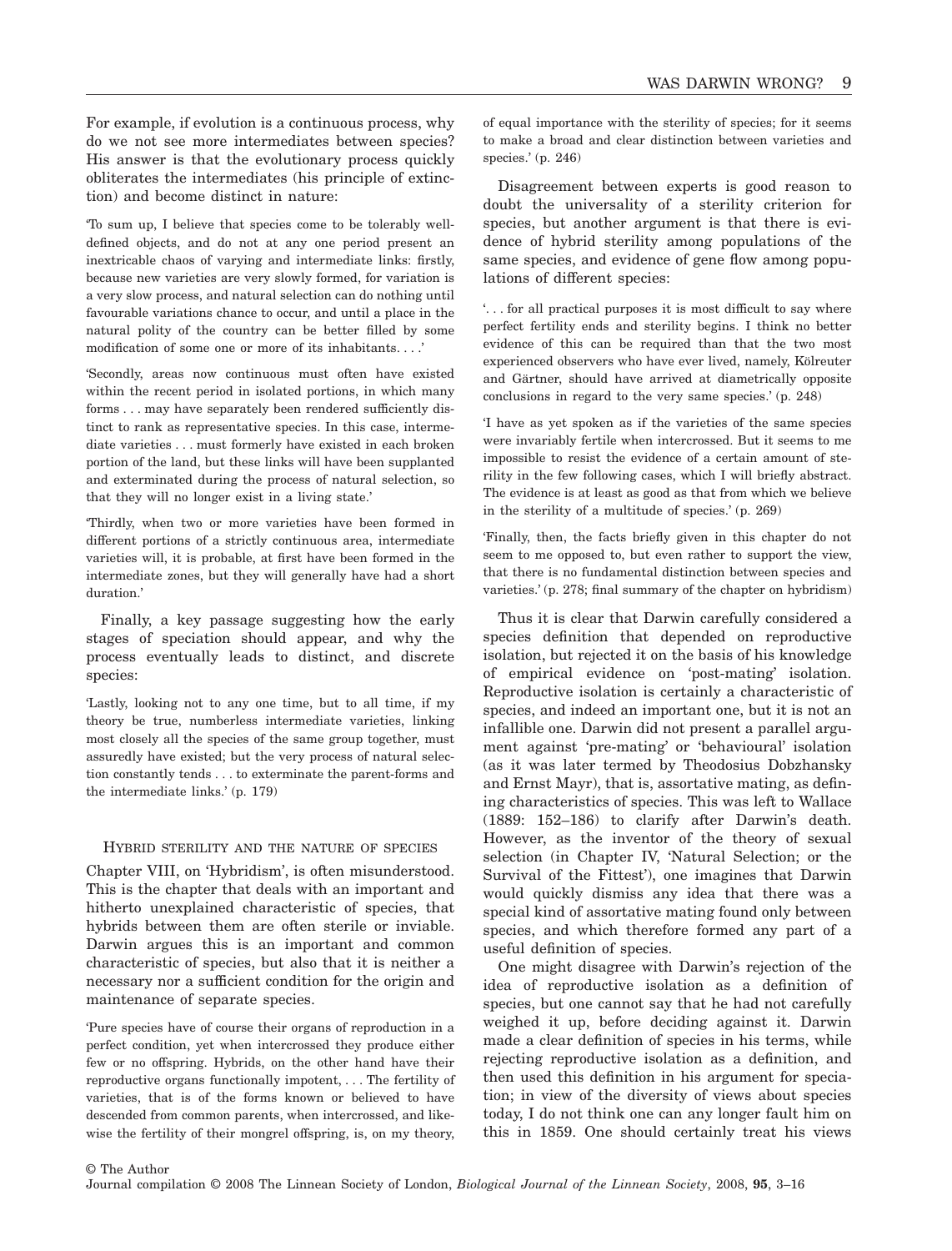more seriously than to argue glibly that he did not solve the question proposed by *The Origin*.

Another important point in 'Hybridism', which I mention in passing, is Darwin's argument that since hybrid inviability and sterility is so variable in its appearance between species, it was very unlikely to have been selected for directly, or to be necessary for speciation. In this argument, he is dealing with the possible criticism, later leveled at him particularly by Romanes (1886), who claimed that sterility and inviability must have come about by some sort of 'physiological selection'. Instead, Darwin argued that sterility of hybrids must be a by-product of natural selection or random forces in evolution, very much in line with what we believe today (Orr & Turelli, 2001).

Finally, the summary of the whole long argument:

'When the views entertained in this volume on the origin of species, or when analogous views are generally admitted, we can dimly foresee that there will be a considerable revolution in natural history. Systematists will be able to pursue their labours as at present; but they will not be incessantly haunted by the shadowy doubt whether this or that form be in essence a species. . . . The endless disputes whether or not some fifty species of British brambles are true species will cease. Systematists will have only to decide (not that this will be easy) whether any form be sufficiently constant and distinct from other forms, to be capable of definition; and if definable, whether the differences be sufficiently important to deserve a specific name. . . . Hereafter, we shall be compelled to acknowledge that the only distinction between species and well-marked varieties is, that the latter are known, or believed, to be connected at the present day by intermediate gradations, whereas species were formerly thus connected. . . . In short, we shall have to treat species in the same manner as those naturalists treat genera, who admit that genera are merely artificial combinations made for convenience. This may not be a cheering prospect; but we shall at least be freed from the vain search for the undiscovered and undiscoverable essence of the term species.' (pp. 484–485, in Chapter XIV, 'Recapitulation and conclusion')

Darwin recognizes the difficulties we are going to have accepting his radical new view of species and speciation, but he feels it is the correct view, and it will cause fewer problems than the essentialist view that it replaces. Again Mayr (1982) quotes only the sentence 'In short . . .', thereby maximizing the seeming arbitrariness of Darwin's view of species. Darwin is really, here, arguing for a pragmatic and useful definition of species based on gaps in variation, because he feels he has proved the lack of a clear biological distinction based on reproductive isolation. He claims that we will be freed from being 'incessantly haunted by the shadowy doubt whether this or that form be in essence a species', and from 'the endless disputes' about species, because we can give up, once and for all, belief in 'the undiscovered and undiscoverable essence of the term species.' I do not believe that the word 'essence' is an idle form of words. Darwin is attacking the whole of essentialist philosophy as applied to species and speciation, both implicit and explicit. Darwin was classically educated, as all men of his class were at that time. When Darwin went up to Cambridge after giving up his medical studies in Scotland, there were no courses in science at any University south of the Scottish border in England; all one could learn at Cambridge or Oxford were the classics and theology. Among the most inflential of these creationist, essentialist ideas about reproductive isolation Darwin was trying to disprove were those of Buffon:

'We should regard two animals as belonging to the same species if, by means of copulation, they can perpetuate themselves and preserve the likeness of the species; and we should regard them as belonging to different species if they are incapable of producing progeny by the same means.' (Buffon, 1749: vol. 2, p. 14)

How right Darwin was about the 'revolution in natural history', but how wrong he was about the end of 'the endless disputes' about species! They would go on and on, and they still are.

## MAYR ON DARWIN'S FAILURE TO UNDERSTAND THE NATURE OF SPECIES

Here are a few of the examples in Mayr's writings of the claim that Darwin was not only mistaken, but also did not really deal with speciation at all.

'It is thus quite true, as several recent authors have indicated, that Darwin's book was misnamed, because it is a book on evolutionary changes in general and the factors that control them (selection and so forth), but not a treatise on the origin of species.' (Mayr, 1942: 146)

'Darwin succeeded in convincing the world of the occurrence of evolution and . . . he found (in natural selection) the mechanism that is responsible for evolutionary change and adaptation. It is not nearly so widely recognized that Darwin failed to solve the problem indicated by the title of his work. Although he demonstrated the modification of species in the time dimension, he never seriously attempted a rigorous analysis of the problem of the multiplication of species, the splitting of one species into two. I have examined the reasons for this failure (Mayr, 1959) and found that among them Darwin's lack of understanding of the nature of species was foremost.' (Mayr, 1963: 12)

Mayr (1982: 269) claimed both that Darwin treated species 'purely typologically [i.e. as an essentialist] as characterized by degree of difference', and also that Darwin 'had strong, even though perhaps unconscious, motivation . . . to demonstrate that species lack the constancy and distinctiveness claimed for them by the creationists.' It seems to me particularly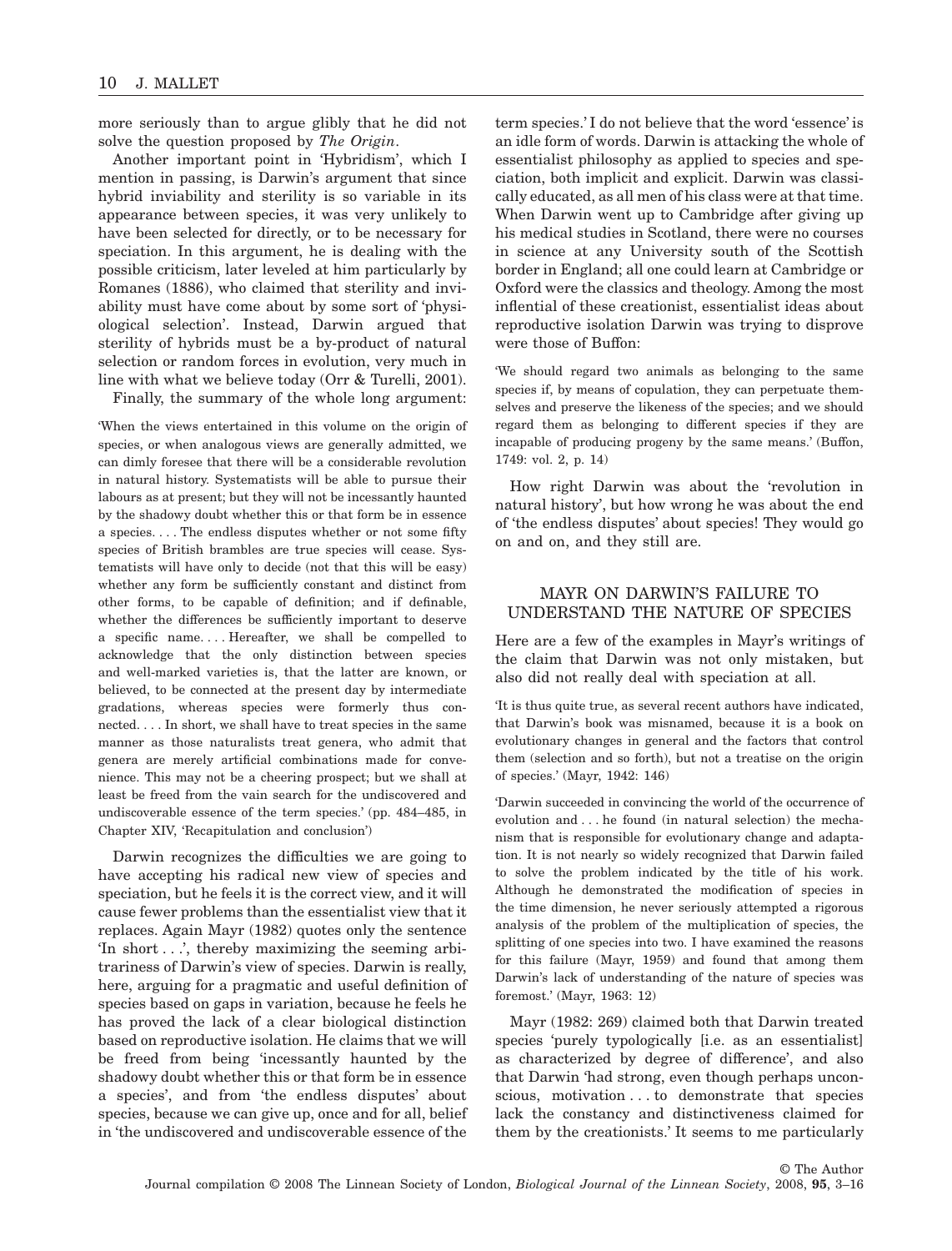unfair to make this implication that Darwin was bending the evidence in a 'perhaps unconscious' bid to claim that species were more variable than they really were, in order to support his argument that they had evolved from varieties. Also, in view of Darwin's extremely negative views about the essence of species quoted above, it also seems very odd to argue that Darwin was a typologist.

Mayr's views are echoed by many other reviews of the evidence on speciation. For example:

'One of the ironies of the history of biology is that Darwin did not really explain the origin of new species in *The Origin of Species*, because he didn't know how to define a species.' (Futuyma, 1983: 152:)

'In fact, despite the title of his greatest book, Darwin did not solve, and scarcely addressed, the problem of how two different species evolve from a common ancestor.' p. 481: '. . . Darwin thought of species as merely well-marked "varieties;" that is, as populations defined by their degree of difference in morphological features. Thus for Darwin, as for his contemporaries, explaining the origin of species was the same as explaining the evolution of morphological and other phenotypic characters . . .' (Futuyma, 1998: 449)

'Yet [Darwin's] magnum opus remains largely silent on the "mystery of mysteries" [i.e. speciation], and the little it does say about this mystery is seen by most modern evolutionists as muddled or wrong.' (Coyne & Orr, 2004: 9)

#### MAYR'S IMPORTANT CONTRIBUTION

There was one good reason why Mayr felt that Darwin was wrong and this was to do with the differences between geographic varieties and species. Mayr is famous for clearly enunciating the 'biological species concept' (BSC) based on reproductive isolation (Mayr, 1940), and then elaborating it in 1942 and later works. But Mayr's BSC itself was a synthesis of two major related ideas.

The first idea was that of reproductive isolation, and in this his ideas agreed with Dobzhansky (1937). In fact, the idea of species being defined by reproductive isolation had arisen much earlier, in pre-Darwinian times, including Buffon (see above) and was an argument that both Darwin and Wallace were attempting to disprove.

In its post-Darwinian phase, the idea was probably passed to Dobzhansky via entomologists and geneticists in his native Russia (Krementsov, 1994), who had been long discussing 'physiological selection.' From Dobzhansky, it spread to today's evolutionary geneticists. These ideas are traceable to an early critique of Darwin (Romanes, 1886), through to Edward Bagnall Poulton and Karl Jordan's ideas on reproductively incompatible species (Poulton, 1904; Jordan, 1905). See Rothschild (1983); Krementsov (1994), and Mallet (2004) for documentation of this history. Yet as we have seen, his chapter 'Hybridism' shows that Darwin knew a lot about the importance of 'physiological barriers', and had argued carefully that they were a side issue in speciation.

However, it was I believe with regard to a second, systematics-based strand of his BSC formulation that Mayr had a better argument against Darwin. This second idea was that of the polytypic species. Mayr had been trained in a German taxonomy background, where he encountered the evolutionary ideas of Otto Kleinschmidt, Bernhard Rensch, and especially Erwin Stresemann. As a bird taxonomist, he had read David Starr Jordan and the 19th Century American ornithologists. He had worked as a collector in New Guinea for Walter Rothschild who together with his curators Ernst Hartert and Karl Jordan (no relation to D. S. Jordan) was amassing the largest collection of butterflies and birds in the world, at Tring, Hertfordshire. By an extraordinary coincidence, and due to a blackmailing 'smiling peeress', Walter Rothschild had been forced to sell his bird collection to the American Museum of Natural History, which was where Mayr happened to have taken his first permanent post as curator of birds (Rothschild, 1983). These scientists and collectors in the USA, Germany and England were busy promoting a new kind of species criterion in taxonomy, one in which geographic populations could be greatly different in morphology, but would not be called separate species unless they overlapped spatially without (or with few) intermediates (Stresemann, 1975; Mayr, 1982; Rothschild, 1983). This new 'polytypic species concept' originated in the 1880s in the USA and Germany, and was accepted by Rothschild, his curators, and many European ornithologists and entomologists by about 1910. These scientists promoted the idea that geographically separated varieties were often 'subspecies', rather than true species. Geographically divergent forms were only considered separate species if they overlapped without intergrading. If related, 'replacement' forms did not overlap, or overlapped only at narrow zones of intergradation, then they were considered subspecies, rather than 'true' species. The Linnean nomenclature at this time came to be formalized so that monomorphic geographic subspecies became a valid taxonomic rank, whereas most other 'sports', 'varieties' or 'var.' (of animals, at least) were relegated to synonymy. The species thus became 'polytypic', meaning that there were often a number of named, morphologically divergent, geographic subspecies within each widelydistributed species (Stresemann, 1975; Mayr, 1982; Rothschild, 1983; Mallet, 2001a, 2004).

What I believe is Mayr's novel, and maybe most important insight about Darwin's view of species most clearly is expressed thus: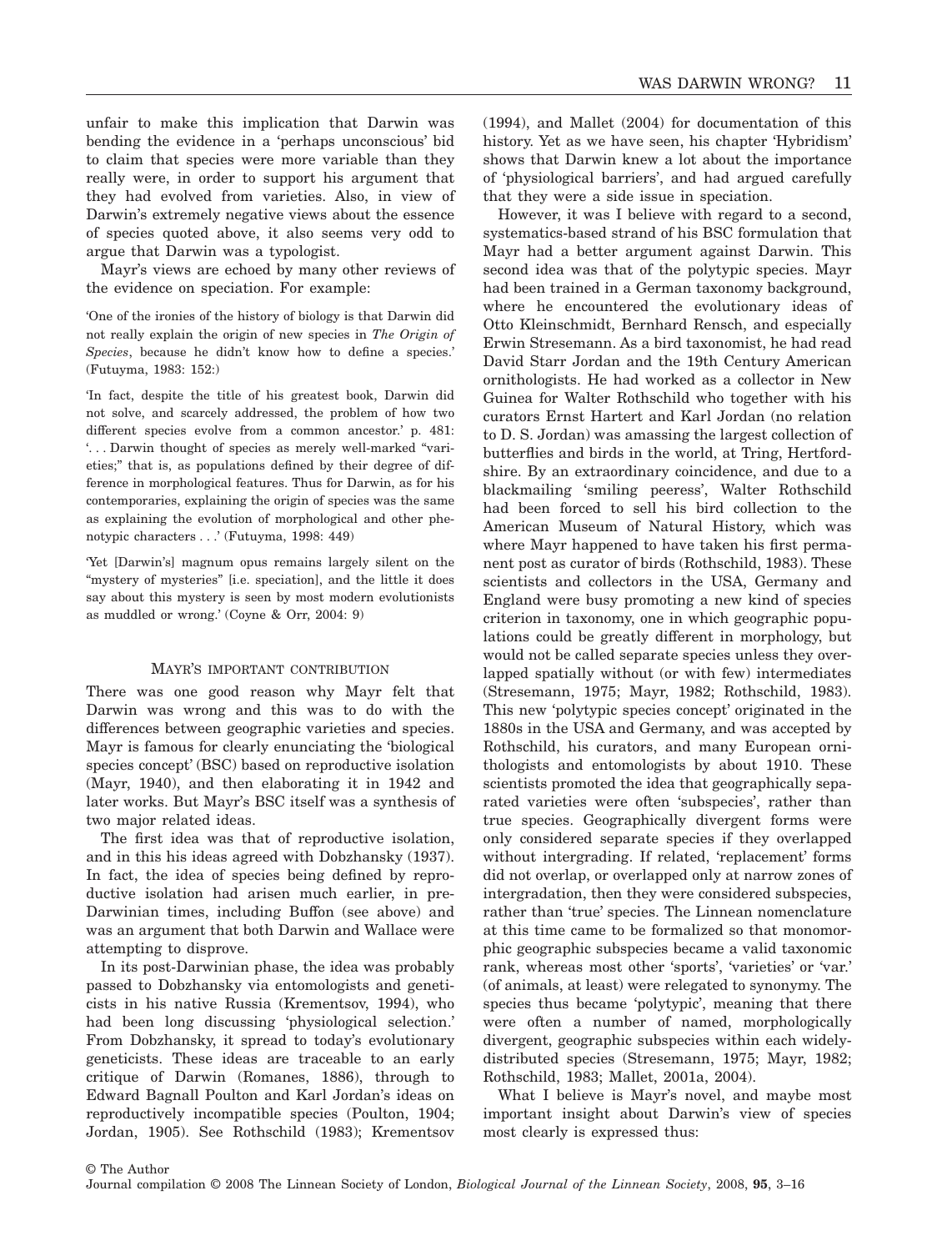'Many of Darwin's followers, including most of the taxonomists of the old school, thought that the problem of species was solved when they found that intermediate forms connect what were formerly considered two perfectly distinct species. They concluded that species are transformed into new species as they spread into new areas. This complacent attitude was distinctly associated with the old morphological species concept and it reigned supreme until the new biological species concept began to replace it. Then it was suddenly realized by the more progressive systematists that those species between which they had found intergradation were their own creations, and not biological units. As the new polytypic species concept began to assert itself, a certain pessimism seemed to be associated with it. It seemed as if each of the polytypic species (Rassenkreise) was as clearcut and as separated from other species by bridgeless gaps as if it had come into being by a separate act of creation. And this is exactly the conclusion drawn by men such as Kleinschmidt or Goldschmidt. They claim that all the evidence for intergradation between species in the past was actually based on cases of infraspecific variation, and, in all honesty, it must be admitted that this claim is largely justified.' (Mayr, 1942: 113–114)

Darwin, by not clearly distinguishing geographic from local or sympatric varieties, had thus unwittingly made speciation appear too easy. For speciation to be different from ordinary within-species evolution, speciation could not just be a problem of simple morphological and genetic divergence; it must involve the ability to overlap without fusion, which was a qualitatively different effect than mere geographic or varietal divergence. I do not think there is any doubt that the early Darwinians, including Darwin himself (especially in his 'principle of divergence', see above), Henry Walter Bates and especially Alfred Russel Wallace (Wallace, 1865, 1889), had this idea of sympatric overlap in mind, but it was not clearly expressed in *The Origin*.

This was perhaps the most important omission from Darwin's argument, and was the key reason why Mayr felt justified in promoting the biological species concept as an alternative to Darwin's view of species. Mayr's taxonomic views and influence led to a decades-long period of stability of the taxonomy of polytypic species in taxa such as birds and butterflies, and to a degree of consensus that studying speciation involved studying the evolution of reproductive isolation so that separate species could overlap. The period of stability lasted approximately from 1940 till the mid-1980s, when the phylogenetic species concept began to be adopted and taxonomic inflation had a renewed effect on species lists, in birds and mammals in particular (Isaac, Mallet & Mace, 2004; Meiri & Mace, 2007). Mayr's understanding in this area was a major advance, had far-reaching effects, and, at the same time, led to the acquisition of much useful data

about speciation which informs today's understanding of the topic.

#### MAYR WENT TOO FAR

In the idea of polytypic species, then, I believe that Mayr clarified an important advance over the Darwinian evolutionary theories of the 1850s and 1860s. But there I part company with him. As we have seen, Darwin, and especially other Darwinists such as Alfred Russel Wallace and Henry Walter Bates (Mallet, 2004, 2008a, b) had thought carefully about the geographic nature of species as well. Mayr's promotion of the new polytypic, biological species concept and the 'modern synthesis' was not so much a major revolution as a fine-tuning adjustment that could have been grafted onto the main theory with more care. In important ways, I believe that Mayr missed the mark, even though he had the data at his disposal. These problems have caused delays in the understanding of speciation ever since.

First, Mayr used and promoted Dobzhansky's idea of 'isolating mechanisms.' I have discussed the groupselectionist nature of these ideas elsewhere (Mallet, 1995, 2005b, 2006). It is sufficent to say here that we now know that a great deal of the evolution of reproductive isolation has nothing to do with speciation; instead it occurs long after speciation has occurred. A good example is given by the centrarchid fish: in this family, speciation between pairs of sister taxa (in the sense of ability to overlap) is often achieved in approximately 2 million years, although some hybridization between species in nature persists until approximately 15 million years after divergence. Sterility and inviability of hybrids remains largely incomplete (as judged by laboratory crosses) until approximately 30 million years after initial divergence (Bolnick & Near, 2005). Similar observations have been made in a comparative survey of hybrid inviability and sterility in birds (Price & Bouvier, 2002). Furthermore, in hybrid zones, hybrid inviability and sterility are extremely variable and do not predict whether phenotypes or genotypes will form a bimodal distribution (which can be regarded as the cusp of speciation because hybrids or intermediates are rare; Jiggins & Mallet, 2000). By contrast, ecological divergence can often promote extremely rapid divergence in overlap by means of an indirect, pleiotropic (by-product) effect on mating behaviour (Feder, Berlocher & Opp, 1998; Jiggins, Emelianov & Mallet, 2005). The 'principle of divergence' is in this sense a valid idea, although Darwin lacked the detailed mathematical and genetic models required, and today's data to back it up with evidence.

Second, Mayr was seduced by a beautifully symmetrical pair of ideas that dovetailed in apparently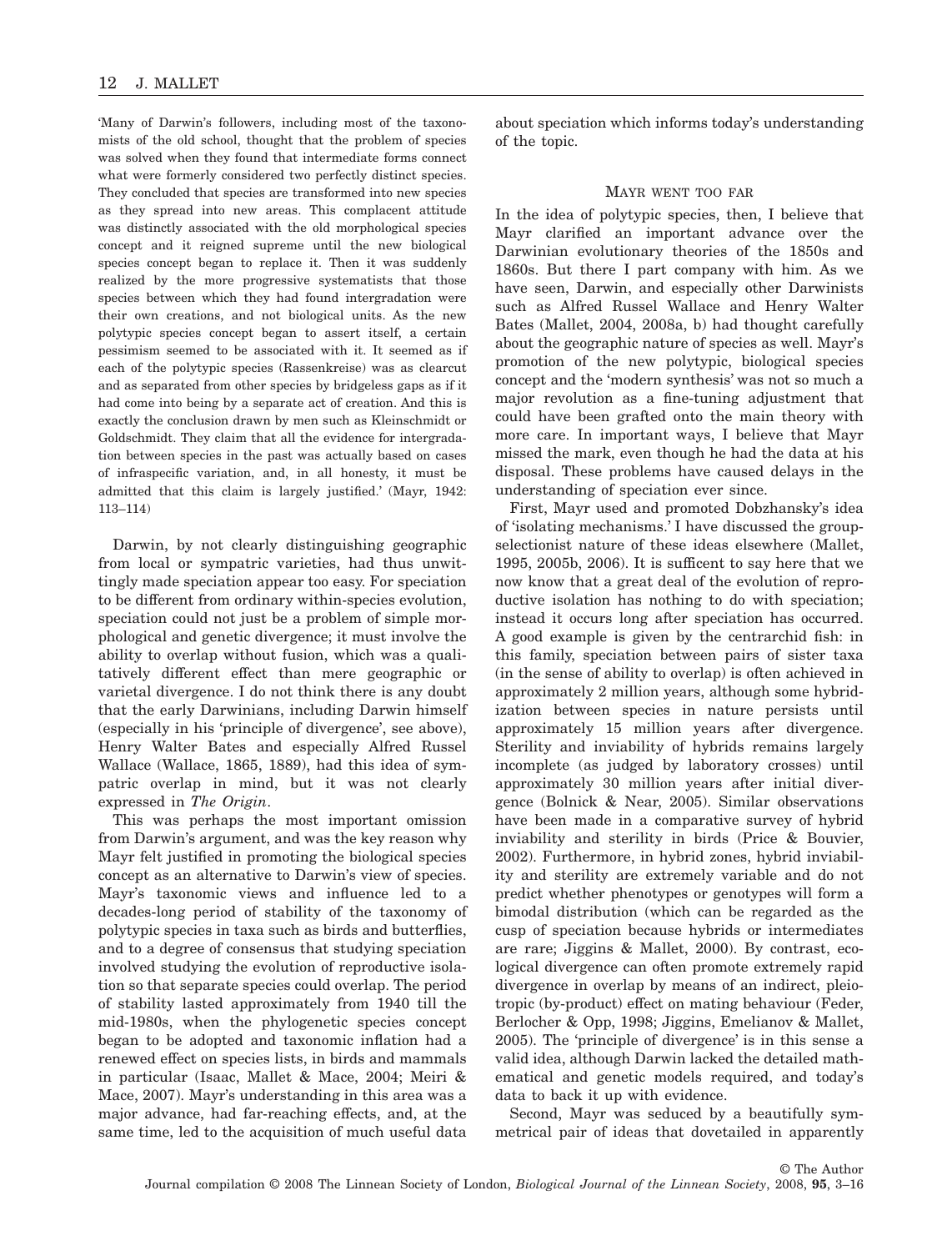perfect Yin–Yang harmony: (1) species cannot coexist unless they are reproductively isolated and (2) a lack of coexistence (allopatry), is necessary for the origin of new species. See Mayr (1942: 226), especially the last two sentences:

'. . . isolating factors can be classified, broadly speaking, into two large groups, i.e. geographic and reproductive barriers. The latter are frequently referred to as biological or physiological isolating mechanisms. There is a fundamental difference between the two classes of isolating mechanisms, and they are largely complementary. Geographic isolation alone cannot lead to the formation of new species, unless it is accompanied by the development of biological isolating mechanisms which are able to function when the geographic isolation breaks down. On the other hand, biological isolating mechanisms cannot be perfected, in general, unless panmixia is prevented by at least temporary establishment of geographic barriers.'

Having attained this clear and dichotomous view it was hard to shake. Mayr was a master of the data. By then, it was known that hybridization between species occurred regularly, albeit very rarely on a per-individual basis in natural populations. Mayr styled all such hybridization as an unnatural consequence of secondary contact between formerly isolated entities; hybridization became a pathological 'breakdown of isolating mechanisms' in his chapter 'The Biology of Speciation' (Mayr, 1942: 258). He rejected any idea that hybridization might contribute to adaptive evolution, especially hybrid speciation. Furthermore, because in 1942 he was concerned only with animal speciation, and animal chromosomes were still poorly known, he was able to argue that speciation by any sort of polyploidy was in essence absent.

What about evidence for nongeographic (sympatric) speciation? Mayr (1942) devotes a whole chapter to this topic and rejects all the evidence for sympatric ecological races and incipient species that were in contact and yet remained stably coexisting below the level normally considered species. Huxley (1942) in the same year considered such cases as excellent evidence for sympatric coexistence of incompletely reproductively isolated entities, which demonstrated a Darwinian continuity between varieties and species. The evidence included rodents like *Peromyscus* in different habitats, altitudinal races in birds, seasonal races in insects, host-related race formation in parasites, and explosive fish speciation in the African rift-valley lakes and Lake Baikal. Mayr (1942: 199) dismisses all this in terms such as:

'No evidence exists for most so-called ecological races that would indicate whether they are merely phenotypical or whether their morphological differences have a genetic basis; . . . No process is known which would permit the development and perfecting of biological isolating mechanisms in "ecological races"; Whenever two neighboring . . . subspecies are distinguished by strong ecological differences, it can nearly always be shown that these differences were acquired prior to the period of geographic contact and that the present contact is a secondary condition; There is, at the present time, no well-substantiated evidence that would prove . . . the development of interspecific gaps through habitat specialization. The cases recorded as such have all the characteristics of secondary intergradation.'

Mayr can perhaps be defended in that his own and Huxley's cited examples of species *in statu nascendi* were by today's standards not well characterized, and, with no molecular markers available, there was no possibility of verifying multilocus genetic divergence. But, in the absence of proof, was it fair that Mayr rejected so strongly the idea of sympatric divergence, and also that ecological selection could sometimes be stronger than gene flow? I think not – there were too many niggling pieces of circumstantial evidence against Mayr's views. At the end of his chapter on nongeographic speciation, he perhaps realizes that he is 'pushing the envelope' too far on the basis of existing data:

'Certainty as to the relative importance of sympatric speciation in animal evolution cannot be expected until a much greater body of facts is available than at present.' (Mayr, 1942: 215)

But this statement of doubt did not prevent much firmer claims in later works in 1963 and 1970. It seems clear that Mayr took the view he did on the basis of that beautiful symmetry, rather than on the basis of data. Unfortunately, he knew the data well, and described its inconclusiveness extremely convincingly. Generations of evolutionary biologists for decades afterwards were brought up on Mayr's textbooks, and this, I argue, was to cause a catastrophic delay in the progress of understanding speciation.

I use the word 'unfortunately' because it is turning out that Mayr was wrong about this. Mayr himself eventually agreed that some examples of sympatric speciation, such as cichlids in African crater lakes, were likely, although still arguing that allopatric speciation was by far the most common mode (Mayr, 1999: xxx–xxxi). Ecological forms can and do coexist in nature in spite of gene flow (Jiggins & Mallet, 2000; Berlocher & Feder, 2002; Drès & Mallet, 2002; Mallet, 2008a); hybridization and introgression between species is common, and can contribute to speciation, even in nonpolyploids (Arnold, 1997; Buerkle *et al.*, 2000; Coyne & Orr, 2004; Mallet, 2005a, 2007); explosive speciation of fish in single lakes now seems most likely to involve at least some important processes in sympatry (Schluter & Nagel, 1995; Seehausen, 2004); sympatric speciation and 'reinforcement' are today viewed as likely and indeed confirmed processes,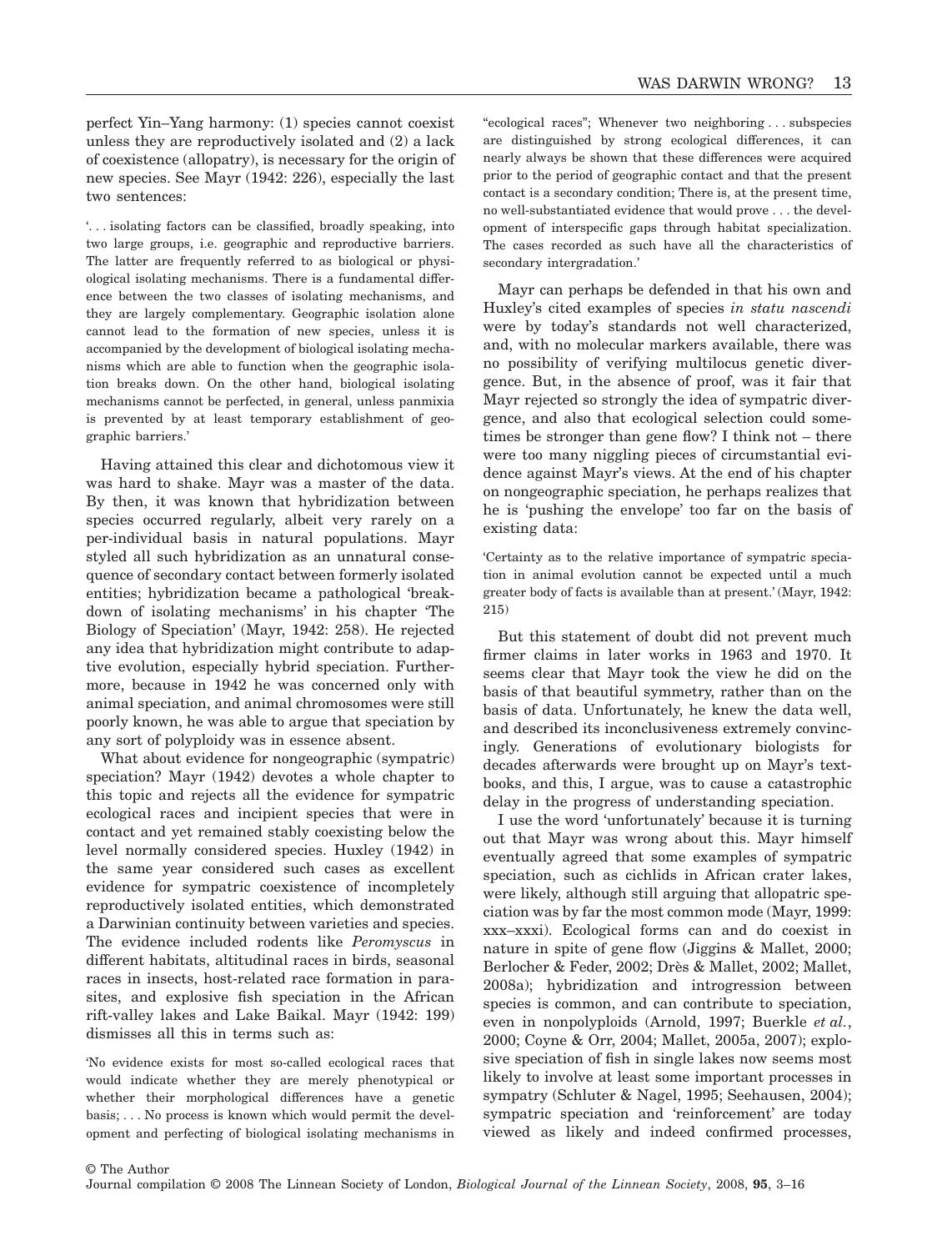although we still do not know how common they are (Butlin, 1995; Noor, 1995; Coyne & Orr, 1997, 2004; Via, 2001; Berlocher & Feder, 2002).

#### WHAT IF?

It is given mainly to naive amateur historians to speculate what might have been. However, as I have few credentials to lose in the history of science, I feel free to argue that Mayr made a mistake, and to suggest that a different approach would have been better. He could have framed his new ideas and syntheses as arguments which bolstered, rather than attempting to revolutionize and in part overturn Darwinism. Mayr could easily have gone along with the Darwinian idea that species were continuous with subspecific varieties, and that varieties only had to develop quantitative differences which could lead ultimately to gaps between them. Instead, Mayr chose to support the idea that species were fundamentally different from varieties with special characteristics (reproductive isolation), and that they required special evolutionary conditions (e.g. geographic isolation, genetic revolutions) for their divergence, which subspecific evolution did not require. Speciation became more difficult than could be achieved by simple adaptation and character evolution, which Darwin believed was the key to diversification. This supposed difficulty of speciation then directly led to the view that Darwin misunderstood the topic of his own book.

Fundamental differences between species (as sources of the supposed 'reality' of species) were stressed by Mayr and his followers, in contrast to the presumed unreality of subspecific varieties. There are a number of problems with adopting Mayr's views in today's most pressing debates in the evolutionary arena. Evolutionary biology, especially in the USA and the Muslim world, is under unprecedented threat from the anti-science community, particularly the self-styled 'Intelligent Design' supporters of modified creationism. If species are viewed as fundamentally distinct from subspecies and 'varieties', the evolution of new species appears more mysterious and difficult than otherwise. Speciation then supposedly is hard to achieve, as opposed to being a natural consequence of ordinary divergent evolution occurring within species, as Darwin argued. Would not evolutionists be better off in their dispute with creationists if it could be argued that subspecies and varieties are very much the same kinds of thing, differing only quantitatively? To claim that there are clear boundaries or fundamental differences between varieties and species seems to invalidate the most important of Darwin's uniformitarian arguments for evolution.

The Mayr view of species seems to argue that the only populations with any future are 'pure' species, rather than hybrid populations. Hybrids, according to Mayr, are caused by 'breakdowns in isolating mechanisms', and are therefore of little importance. Mayr promoted the view that the diversification of life would be impossible without reproductive isolation (Mayr, 1963). These ideas of Mayr led to conservation policy: the Endangered Species Act in the USA had a notorious 'hybrid policy', in which evidence of hybridization could invalidate arguments for conservation of groups of rare organisms. Mayr himself helped to argue that this policy was too strict (O'Brien & Mayr, 1991). Viewed from today's biological and ethical standpoints, the hybrid policy seems unfairly to favour genetic purity. Given that hybrid species might sometimes arise and spread out as successful new lineages, it seems sensible to avoid value judgments on groups of organisms solely on the basis of a concept such as the Mayrian view of species purity. Today, the hybrid policy has been rescinded, and increasing numbers of biologists adopt a biodiversity viewpoint in which biological diversity at all levels is considered important in conservation, including hybrids, subspecies, and 'evolutionarily significant units'. Imagine now that Mayr had convinced us all of a less rigid, more Darwinian view of species and their value; would we not have avoided all this bother about the over-reliance on species in conservation policy?

Ernst Mayr was hugely influential force in promoting a modern view of evolution as a scientific discipline from 1940 onwards. In addition, he promoted a biological system to explain and justify wide-ranging polytypic species (i.e. species with multiple subspecies), which had a salutary effect on the history of classification and nomenclature of organisms, and led to a period of taxonomic stability. By contrast, the rise of the phylogenetic species concept has led to unprecedented levels of taxonomic inflation, especially in well-known groups like mammals and birds, causing problems for the understanding of biodiversity and in conservation (Isaac *et al.*, 2004; Meiri & Mace, 2007). On the other hand, the rigidity of Mayr's species conception, and his firm rejection of the existence of intermediate stages in speciation have led to problems in the understanding of speciation as well as practical problems in conservation and biodiversity. His legacy will always be mixed.

### ACKNOWLEDGEMENTS

I am especially grateful to Jerry Coyne, Michael Turelli, John Wilkins, and Sandra Knapp among others for many interesting discussions on these and related topics. However, I am solely to blame for the views expressed here.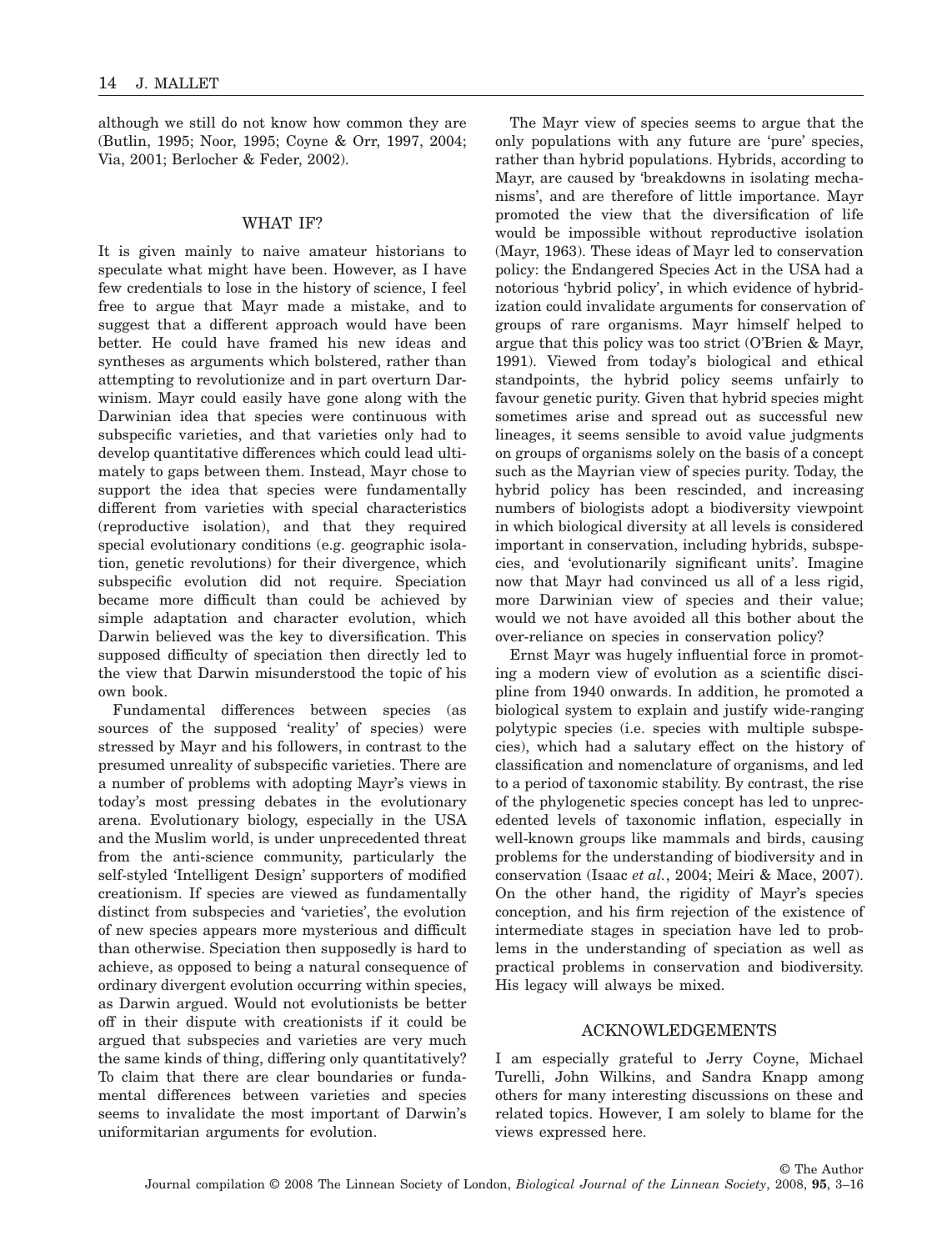#### REFERENCES

- **Arnold ML. 1997.** *Natural hybridization and evolution*. Oxford: Oxford University Press.
- **Berlocher SH, Feder JL. 2002.** Sympatric speciation in phytophagous insects: moving beyond controversy? *Annual Review of Entomology* **47:** 773–815.
- **Bolnick DI, Near TJ. 2005.** Tempo of hybrid inviability in centrarchid fishes (Teleostei : Centrarchidae). *Evolution* **59:** 1754–1767.
- **Buerkle CA, Morris RJ, Asmussen MA, Rieseberg LH. 2000.** The likelihood of homoploid hybrid speciation. *Heredity* **84:** 441–451.
- **Buffon G-LL. 1749.** *Histoire Naturelle, Générale et Particulière, avec la Description du Cabinet du Roy*. Paris, 2: 14.
- **Butlin RK. 1995.** Reinforcement: an idea evolving. *Trends in Ecology and Evolution* **10:** 432–434.
- **Coyne JA, Orr HA. 1997**. 'Patterns of speciation in Drosophila' revisited. *Evolution* **51:** 295–303.
- **Coyne JA, Orr HA. 2004.** *Speciation*. Sunderland, MA: Sinauer Associates.
- **Darwin C. 1859.** *On the origin of species by means of natural selection, or the preservation of favoured races in the struggle for life*. London: John Murray.
- **Dobzhansky T. 1937.** *Genetics and the origin of species*. New York, NY: Columbia University Press.
- **Drès M, Mallet J. 2002.** Host races in plant-feeding insects and their importance in sympatric speciation. *Philosophical Transactions of the Royal Society of London Series B, Biological Sciences* **357:** 471–492.
- **Feder JL, Berlocher SH, Opp SB. 1998.** Sympatric hostrace formation and speciation in *Rhagoletis* (Diptera: Tephritidae): a tale of two species for Charles D. In: Mopper S, ed. *Genetic structure and local adaptation in natural insect populations*. New York, NY: Chapman & Hall, 408– 441.
- **Futuyma DJ. 1983.** *Science on trial: the case for evolution*. New York, NY: Pantheon.
- **Futuyma DJ. 1998.** *Evolutionary biology*, 3rd edn. Sunderland, MA: Sinauer.
- **Goldschmidt RB. 1940.** *The material basis of evolution*. New Haven, CT: Yale University Press.
- **Goldschmidt RB. 1945.** Mimetic polymorphism, a controversial chapter of Darwinism. *Quarterly Review of Biology* 20: 147–164.
- **Huxley J. 1942.** *Evolution. The modern synthesis*. London: George Allen & Unwin Ltd.
- **Huxley TH. 1860.** The origin of species. In: Huxley TH, ed. *Collected essays. Lectures to working men* (republished 1899). London: Macmillan & Co, 22–79.
- **Isaac NJB, Mallet J, Mace GM. 2004.** Taxonomic inflation: its influence on macroecology and conservation. *Trends in Ecology and Evolution* **19:** 464–469.
- **Jiggins CD, Emelianov I, Mallet J. 2005.** Assortative mating and speciation as pleiotropic effects of ecological adaptation: examples in moths and butterflies. In: Fellowes M, ed. *Insect evolutionary ecology*. London: Royal Entomological Society, 451–473.
- **Jiggins CD, Mallet J. 2000.** Bimodal hybrid zones and speciation. *Trends in Ecology and Evolution* **15:** 250–255.
- **Jordan K. 1905.** Der Gegegensatz zwischen geographischer unt nichtgeographischer Variation. *Zeitschrift für Wissenschaftliche Zoologie* **83:** 151–210.
- **Kohn D. 2008.** Darwin's keystone: the principle of divergence. In: Richards RJ, Ruse M, eds. *Cambridge companion to the origin of species*. Cambridge: Cambridge University Press.
- **Krementsov NL. 1994.** Dobzhansky and Russian entomology: the origin of his ideas on species and speciation. In: Adams MB, ed. *The evolution of theodosius dobzhansky*. Princeton, NJ: Princeton University Press, 31–48.
- **Mallet J. 1995.** A species definition for the Modern Synthesis. *Trends in Ecology and Evolution* **10:** 294–299.
- **Mallet J. 2001a.** Subspecies, semispecies, and superspecies. In: Levin SA, ed. *Encyclopedia of biodiversity*. San Diego, CA: Academic Press, 523–526.
- **Mallet J. 2001b.** The speciation revolution. *Journal of Evolutionary Biology* **14:** 887–888.
- **Mallet J. 2004.** Poulton, Wallace and Jordan: how discoveries in *Papilio* butterflies initiated a new species concept 100 years ago. *Systematics and Biodiversity* **1:** 441–452.
- **Mallet J. 2005a.** Hybridization as an invasion of the genome. *Trends in Ecology and Evolution* **20:** 229–237.
- **Mallet J. 2005b.** Speciation in the 21st century. Review of 'Speciation', by Jerry A. Coyne & H. Allen Orr. *Heredity* **95:** 105–109.
- **Mallet J. 2006.** What has *Drosophila* genetics revealed about speciation? *Trends in Ecology and Evolution* **21:** 386–393.
- **Mallet J. 2007.** Hybrid speciation. *Nature* **446:** 279–283.
- **Mallet J. 2008a.** Hybridization, ecological races, and the nature of species: empirical evidence for the ease of speciation. *Philosophical Transactions of the Royal Society of London Series B, Biological Sciences* **363:** DOI: 10.1098/ rstb.2008.0081.
- **Mallet J. 2008b.** Wallace and the species concept of the early Darwinians. In: Smith CR, Beccaloni GW, eds. *Natural selection and beyond: the intellectual legacy of Alfred Russell Wallace*. Oxford: Oxford University Press.
- **Mayr E. 1940.** Speciation phenomena in birds. *American Naturalist* **74:** 249–278.
- **Mayr E. 1942.** *Systematics and origin of species*. New York, NY: Columbia University Press.
- **Mayr E. 1959.** Isolation as an evolutionary factor. *Proceedings of the American Philosophical Society* **103:** 221–230.
- **Mayr E. 1963.** *Animal species and evolution*. Cambridge, MA: Harvard University Press.
- **Mayr E. 1982.** *The growth of biological thought. Diversity, evolution, and inheritance*. Cambridge, MA: Belknap.
- **Mayr E. 1999.** *Systematics and the origin of species*, reprinted ed. Cambridge, MA: Harvard University Press.
- **Meiri S, Mace GM. 2007.** New taxonomy and the origin of species. *PLoS Biology* **5:** e194.
- **Noor MAF. 1995.** Speciation driven by natural selection in Drosophila. *Nature (London)* **375:** 674–675.
- **O'Brien SJ, Mayr E. 1991.** Bureaucratic mischief: recognizing endangered species and subspecies. *Science* **251:** 1187– 1188.